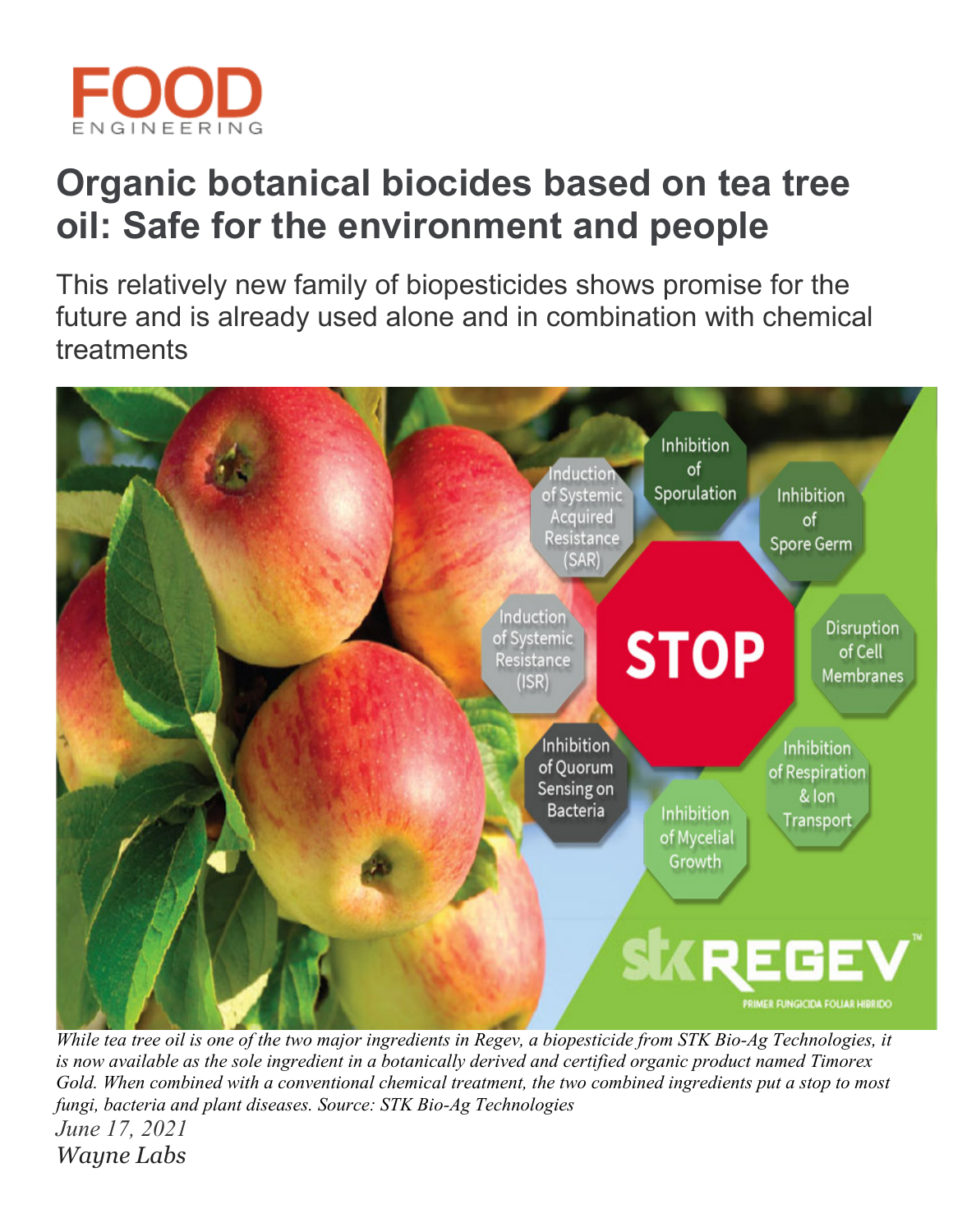Tea tree oil (TTO), a substance also known as melaleuca oil, comes from the Australian tea tree (belonging to the Myrtaceae family) and has been used by humans to treat acne, athlete's foot, lice, nail fungus and insect bites. More likely than not, you can find it in several over-the-counter skin care products and essential oils at your local drug store and Amazon. TTO has been used as a traditional medicine by Australian Aborigines for centuries, and the substance has a variety of natural ingredients that have been shown to kill certain bacteria, viruses and fungi. **<sup>1</sup>**

One bio-ag company located in Tel Aviv, Israel has been investigating the usefulness of TTO for use as an organic botanical compound to fight fungi and other plant diseases in crops, and especially on fruit such as grapes and citrus. STK Bio-ag Technologies has developed a product called Timorex® Act, which is a purely organic formulation based on TTO—certified by OMRI and Ecocert—and highly effective against a broad spectrum of plant diseases in a variety of fruit and vegetable crops, including anthracnose, powdery mildew, early blight, botrytis, cencicilla, etc.

Timorex Act is also friendly to pollinators, such as bees, and has been endorsed by the Xerces Society of Invertebrate Conservation in its latest report. Moreover, the botanical biopesticide has no chemical residues whatsoever. "This activity is a huge benefit to organic growers since there are not many products available to growers looking for biological certified products without compromising efficacy, as proven by the numerous trials performed in Mexico and in the USA," says Marco Tulio, STK country manager in Mexico.

The product has also been registered in the United States, including California and Florida, with distribution by Summit Agro. Registration efforts are also ongoing in various Latin American countries and in the EU.



*Technologies VP sales*

Obviously, a biocide that is environmentally safe and doesn't hang around long after it's been applied before harvest—so fruit is safe for human consumption—has merit. I spoke with Yair Nativ, STK VP sales, to understand what this product's usefulness and limitations are. If you're making a food or beverage product that needs to have organic ingredients, then sourcing organic produce that has been grown to organic standards is crucial—and to consumers who only want to buy fresh, organic fruit, which has been grown without damaging the environment. *Yair Nativ, STK Bio-Ag*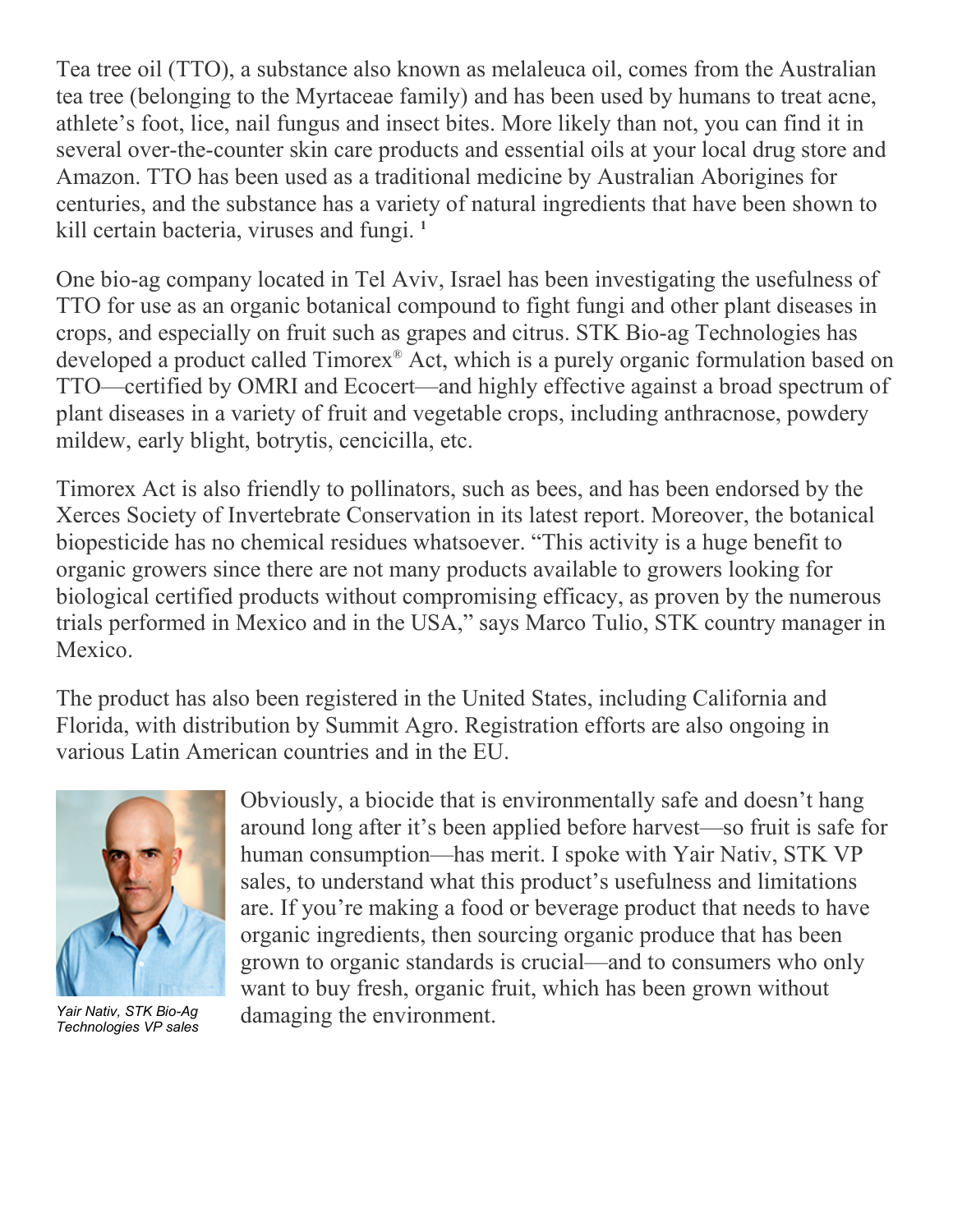### **Why use a TTO-based biopesticide?**

"Tea tree oil was established by Professor Moshe Reuveni, chief scientist, STK, as a fungicide for crops," says Yair Nativ. "He heard that it was used in Australia by the Aborigines for fungus on the body. He tried to put a science behind it and figured it could be applied as a fungicide for crops."

If you've ever grown grapes, you know they're susceptible to fungus and mildews, especially in a wet growing season. "We have a couple of fungi attacking grapes and other crops," says Nativ. "In order to stop plant diseases, you have to use chemicals, but we're bringing one alternative. The TTO in the Timorex will do the same job with no residues. What we see around the world is that people will use it as the last spray. If you need to spray with chemicals, you have to do it three weeks before the harvest, but if you need to spray a week before the harvest, you will go for our product, because of the safety."

Is spraying once before harvest sufficient? "It really depends on the area, especially the weather and the crop," says Nativ. "In some places you have to spray two to three times during the crop life cycle, and an example would be bananas. In some parts of the world, they're spraying bananas every 5 to 7 days. It depends on the crop and the disease. If it's dry, it's a different situation."

## **Biopesticide is a bridge to the future of all organic**

Unfortunately, using only a botanical biopesticide today can be problematic for three reasons; by itself, it may not offer the total control a grower needs; many farmers and growers are unfamiliar with its application techniques and don't understand how to use it; and it tends to be more expensive than traditional chemical biocides, which aren't considered organic.

Because not all plant diseases respond to TTO alone, STK came up with a hybrid solution—Regev—a combination of the botanical (which is sold separately as Timorex) and a chemical biopesticide. "One of the problems with only the botanical is that it's sometimes hard for the farmers to adapt it," says Nativ. They already know how to use chemicals, which kill everything—and it's easy to understand how to apply it. But when you come to the botanical or organic products, a lot of the time you need more information on when to apply it, how to use it—and sometimes the control won't be 100%, says Nativ.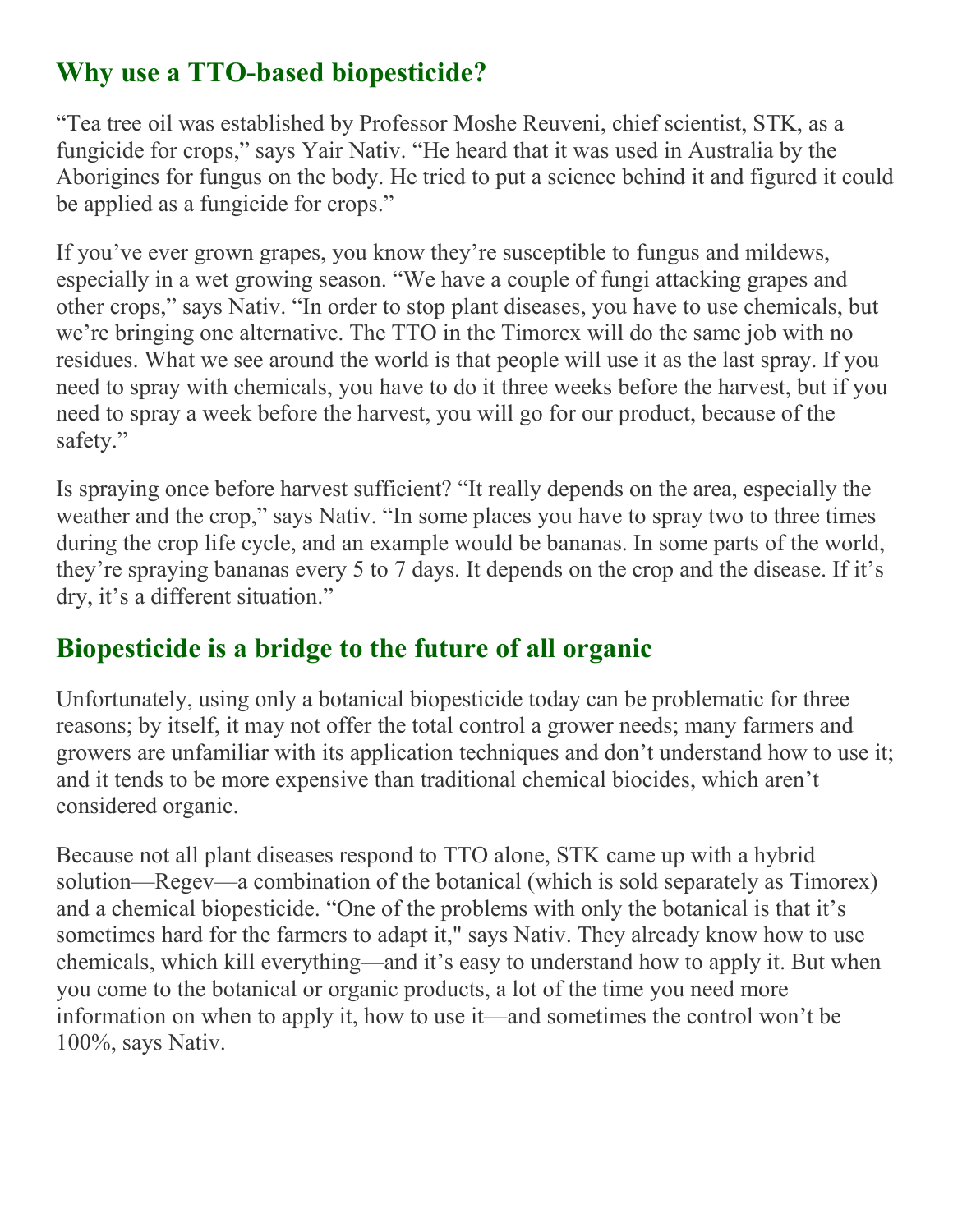

In treating brown spot incidence on plants, combined chemical and botanical solutions such as Regev will *decrease the occurrence of spotting better than just a botanical alone, for example, Timorex ACT. Source: STK Bio-Ag Technologies*

And the botanical solution may only be 85 to 90% effective in just one application—so it's harder for farmers to understand how to adopt and use it, says Nativ. Growers need to be more patient with the botanical product, but its prices tend to be higher. "We came out Regev, which is a combination of the two—chemical and botanical—which controls plant pathogens by 100%." Nativ says that Regev often replaces other inorganic products that contain two or more active chemical ingredients in them. The goal is to have a product containing only one active inorganic chemical in it for now, says Nativ.

"We did this as a bridge to the future, because in the future we do believe that everyone will use organic or botanical products, but the future is far away," says Nativ. "It will take 20-30 years at least. In the meantime, what we're trying to do is find a solution that will lower the impact of chemicals on the crops, residue in the environment. For us, it's a great milestone on the way."

I asked Nativ if it's possible in the lab to create synthetically a product that has the capabilities that TTO has. "No chance. The oily plants have a lot of active ingredients inside. So it's not only one active ingredient that you are taking, it's a suite of chemicals inside—all of which of course are natural and coming from the TTO. We could take one of the active ingredients and reproduce it in the lab. But it's not TTO. If you take one ingredient from soup, it's not like the full soup recipe where ingredients work together to produce a single product. It's impossible to do it in the lab—far too complex."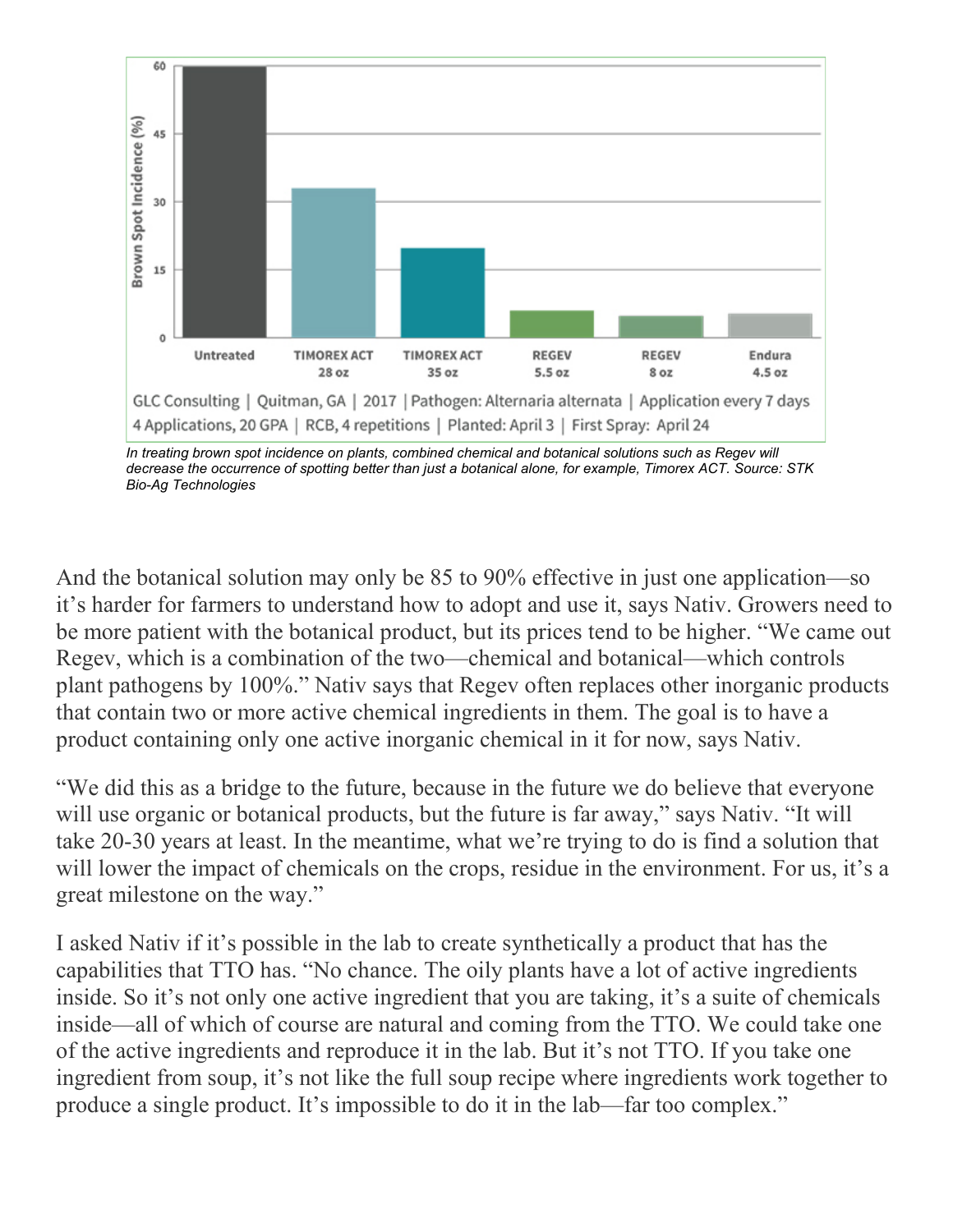### **Using a TTO-based biopesticide**



*Regev, containing both a chemical and botanical biopesticide, breaks down the cell wall of fungi. Source: STK Bio-Ag Technologies*

While TTO is great as a topical application in humans, most health agencies warn that it is not for internal use. Therefore, I asked what the half-life of a TTO-based biopesticide application on fruit is.

"There are two answers," says Nativ. "According to regulation or according to the chemistry." The chemistry will be from about 2 hrs to 12 hours. The fungicide kills the fungus cells by destructing the membrane." When it penetrates the cell membrane itself, it helps with plant immunity and activates enzymes and hormones in the plant to help it protect itself. It induces resistance of the plant to fungal and insects as well. Once it penetrates inside the plant, it helps the plant fight along the way other fungal infections.

Regulations are more tricky. Originally, Timorex Gold was being sold in the USA, but recently changed into another product called Timorex Act, because one of Gold's constituents wasn't recognized organic by OMRI, however, it was recognized as organic in Europe and other countries. So Timorex Act has only TTO, and is sold in the USA and certified organic by OMRI.

Regev, which contains chemical and botanical ingredients is being used in Florida for tomatoes because it's such a big market, says Nativ. Regev has been certified by the U.S. EPA and is rolling out now.

"If you're buying grapes from outside the USA, probably they are coming from Chile or South Africa, and a lot of them will be treated with Timorex Gold with TTO," says Nativ. The farmers apply it just before the harvest, and the fruit lasts longer because of the Timorex Gold. It's antibacterial and a fungicide.

For more information, visit [STK bio-ag technologies](https://stk-ag.com/)